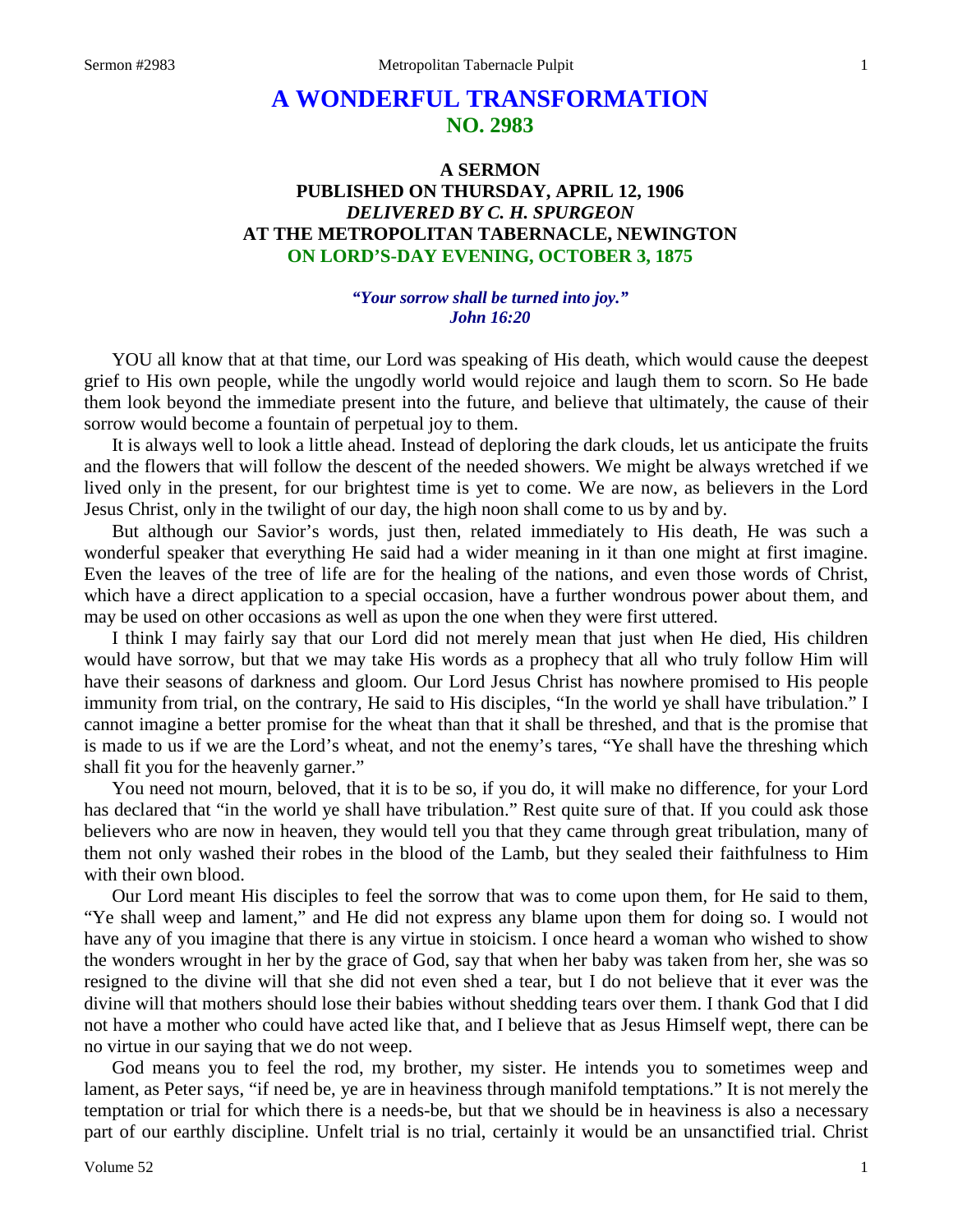never meant Christians to be stoics. There is a wide and grave distinction between a gracious acquiescence in the divine will and a callous steeling of your heart to bear anything that happens without any feeling whatsoever. "Ye shall be sorrowful," says our Lord to His disciples, and "ye shall weep and lament." It is through the weeping and the lamenting, oftentimes, that the very kernel of the blessing comes to us.

Our Savior mentions one aggravation of our grief which some of us have often felt, "the world shall rejoice." That is the old story. David found his own trials all the harder to bear when he saw the prosperity of the wicked. He had been plagued all the day long, and chastened every morning, and he could have endured that if he had not seen that the ungodly had more than heart could wish. He found himself sometimes even troubled with the fear of death, but as for the wicked, he said, "There are no bands in their death: but their strength is firm. They are not in trouble as other men; neither are they plagued like other men."

It makes our bitterness all the more bitter when the saints of God are afflicted, and the enemies of God are made to dwell at ease. I daresay when you were a boy, you may have fallen and hurt yourself, and while you were smarting from your bruises, the other lads who were around you, were laughing at you. The pain was all the sharper because of their laughing, and the righteous are wounded to the quick when they see the ungodly prospering—prospering, apparently, by their ungodliness, and when these ungodly persons point the finger of scorn at them and ask, "Where is now your God? Is this the result of serving him?"

When this is your lot, remember that your Savior told His disciples that it would be so, and He has told you the same. While you are sorrowing, you shall hear their shouts of revelry. You shall be up in your own room weeping, and you shall hear the sound of their merry feet in the dizzy dance. The very contrast between their circumstances and your own will make you feel your grief more. Well, if this is to be our lot, we must not count it a strange thing when it comes, but we may hear our Master say to us, "I told you that it would be so." When it happens to any of you, beloved, you also may say, "This is even as Jesus Christ said it would be."

His first disciples, if they ventured out into the streets of Jerusalem after their Savior's crucifixion, and while He was lying in the tomb of Joseph, must have found it very trying to hear the jests and jeers of those who had put the Nazarene to death. "There is an end of Him now," they said, "His imposture is exposed and His disciples, poor, foolish fanatics, will soon come to their senses now, and the whole thing will collapse." Just so, that was what Jesus said would happen, "Ye shall weep and lament, but the world shall rejoice."

Now, what was the Savior's cure for all this? It was the fact that this trial was to last only for a little while—for a very little while. In the case of His first disciples, it was only to last for a few days and then it would to over, for they would hear the joyful announcement, "The Lord is risen indeed, and hath appeared to Simon."

So is it to be with you and with me, dear brothers and sisters in Christ. Our sorrows are all, like ourselves, mortal. There are no immortal sorrows for immortal saints. They come, but blessed be God, they also go. Like birds of the air, they fly over our heads, but they cannot make their abode in our souls. We suffer today, but we shall rejoice tomorrow. "Weeping may endure for a night, but joy cometh in the morning."

But as for yonder laughing sinner, what weeping and wailing will be his portion unless he repents and weeps in penitence over his many sins! The prosperity of the wicked is like a thin layer of ice on which they always stand in peril. In a moment they may be brought down to destruction, and the place that knew them will know them no more forever. Our weeping is soon to end, but their weeping will never end. Our joy will be forever, but their joy will speedily come to an end. Look a little ahead, Christian pilgrims, for you will soon have passed through the valley of the shadow of death, and have come into the land where even the shadow of death shall never fall across your pathway again.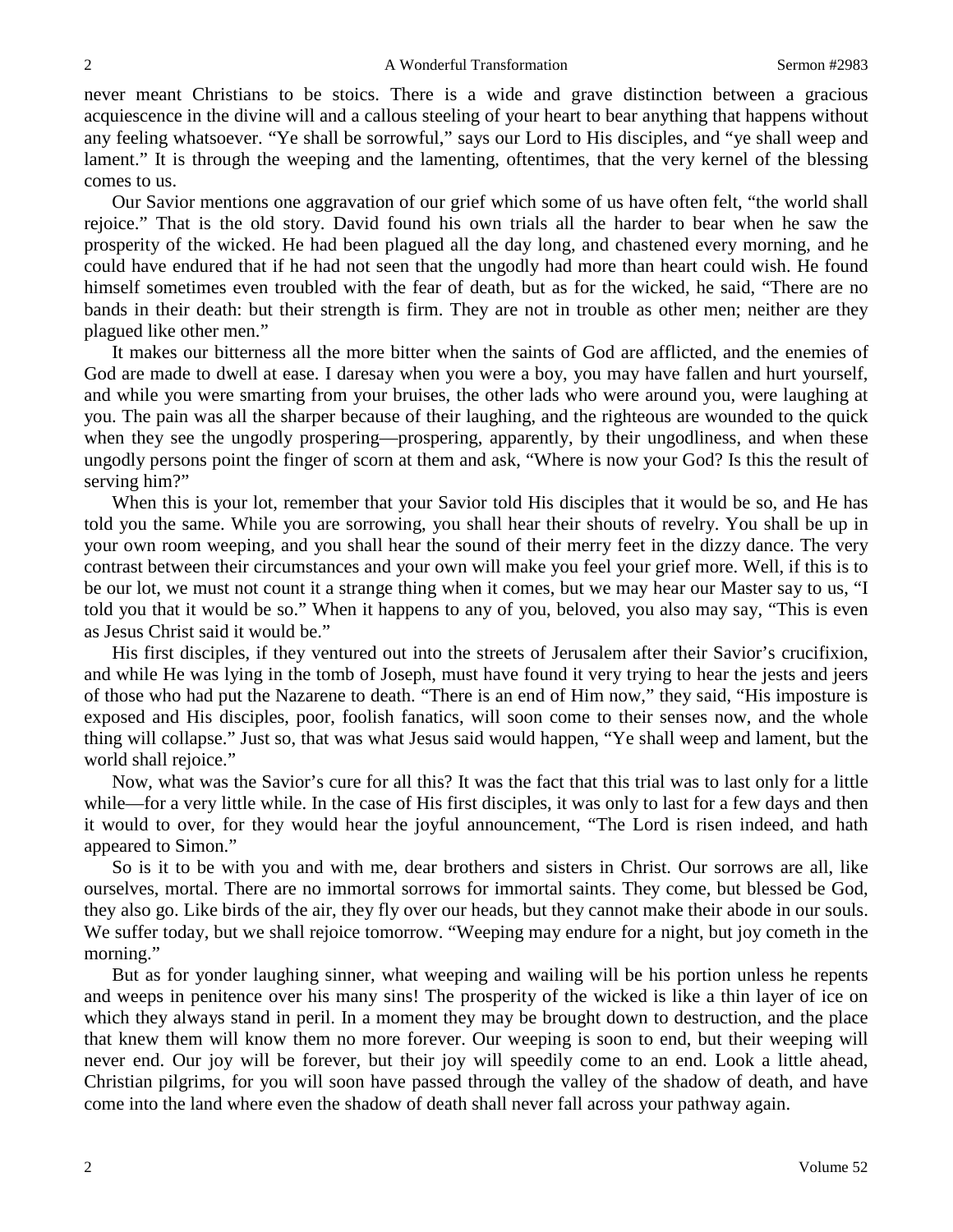In speaking these comforting words to His disciples, our Savior made use of this memorable sentence, "Your sorrow shall to turned into joy." As I read the whole passage, I pondered over those words, and tried to find out their meaning. Perhaps you think, as you glance at them, that they mean that the man who was sorrowful would be joyous. That is part of their meaning, but they mean a great deal more than that.

They mean, literally and actually, your sorrow itself shall be turned into joy—not the sorrow to be taken away, and joy to be put in its place, but the very sorrow which now grieves you, shall be turned into joy. This is a very wonderful transformation, and only the God who works great marvels could possibly accomplish it—could, somehow, not only take away the bitterness and give sweetness in its place, but turn the bitterness itself into sweetness.

That is to be the subject of our present meditation, and I am glad to have, in the communion at which many of us will presently unite in the highest act of Christian fellowship, an apt illustration of my theme. You know that the supper of the Lord is not at all a funereal gathering, but it is a sacred festival, at which we sit at our ease, restfully enjoying ourselves as at a banquet.

But what are the provisions for this feast, and what do they represent? That bread, that wine—what do they mean? They represent, my dear friends, sorrow—sorrow even unto death. The bread, separate from the wine, represents the flesh of Christ separate from His blood, and so they set forth death. The broken bread represents the flesh of Christ bruised, marred, suffering, full of anguish. The wine represents Christ's blood poured out upon the cross amidst agony which only ended with His death.

Yet these emblems of sorrow and suffering furnish us with our great feast of love, this is indeed joy arising out of sorrow. The festival is itself the ordained memorial of the greatest grief that was ever endured on earth. Here then, as you gather around this table, you shall see, in the outward sign and emblem, that sorrow is turned into joy.

**I.** If you will keep that picture in your mind's eye, it will help me to bring out the meaning of the text, and our first point will be this. OUR SORROW AS TO OUR BLESSED LORD IS NOW TURNED INTO JOY. The very things that make us grieve concerning Him are the things which make us rejoice concerning Him.

And first, *this comes to pass when we look upon Him as tempted, tried, and tested in a thousand ways.* We see Him no sooner rising from the waters of baptism than He is led into the desert to be tempted by the devil, and we grieve to think that for our sakes, it was needful that He should there bear the brunt of a fierce duel with the prince of darkness.

We see Him afterwards, all His life long, tempted, and tried, and tested, this way and that sometimes by a scribe or a Pharisee, sometimes by a Sadducee. All sorts of temptations were brought to bear upon Him, for He "was in all points tempted like as we are." But oh, how thankful we are to know that He was thus tempted, for those very temptations helped to prove the sinlessness of His character. How could we know what there was in a man who was never tested and tried? But our Lord was tested at every point, and at no point did He fail. It is established beyond all question, that He is the Lamb of God without blemish and without spot.

You cannot tell what a man's strength of character is unless he is tried, there must be something to develop the excellence that lies hidden in his nature, and we ought to rejoice and bless God that our Savior was passed, like silver, through the furnace seven times, and like gold, was tried again and again in the crucible in the hottest part of the furnace, yet was there found no dross in Him, but only the pure, precious metal without a particle of alloy.

Therein do we greatly rejoice. He "was in all points tempted like as we are, yet without sin," He was tempted by Satan and contradicted by sinners, yet He was found faultless to the end, and thus, our joy arises out of that which otherwise would have made us mourn.

Further, dear brethren, remember that the griefs and trials of our Lord not only manifested His sinless character, but *they made Him fit for that priestly office which He has undertaken on our behalf*. The Captain of our salvation was made "perfect through sufferings." It is needful that He who would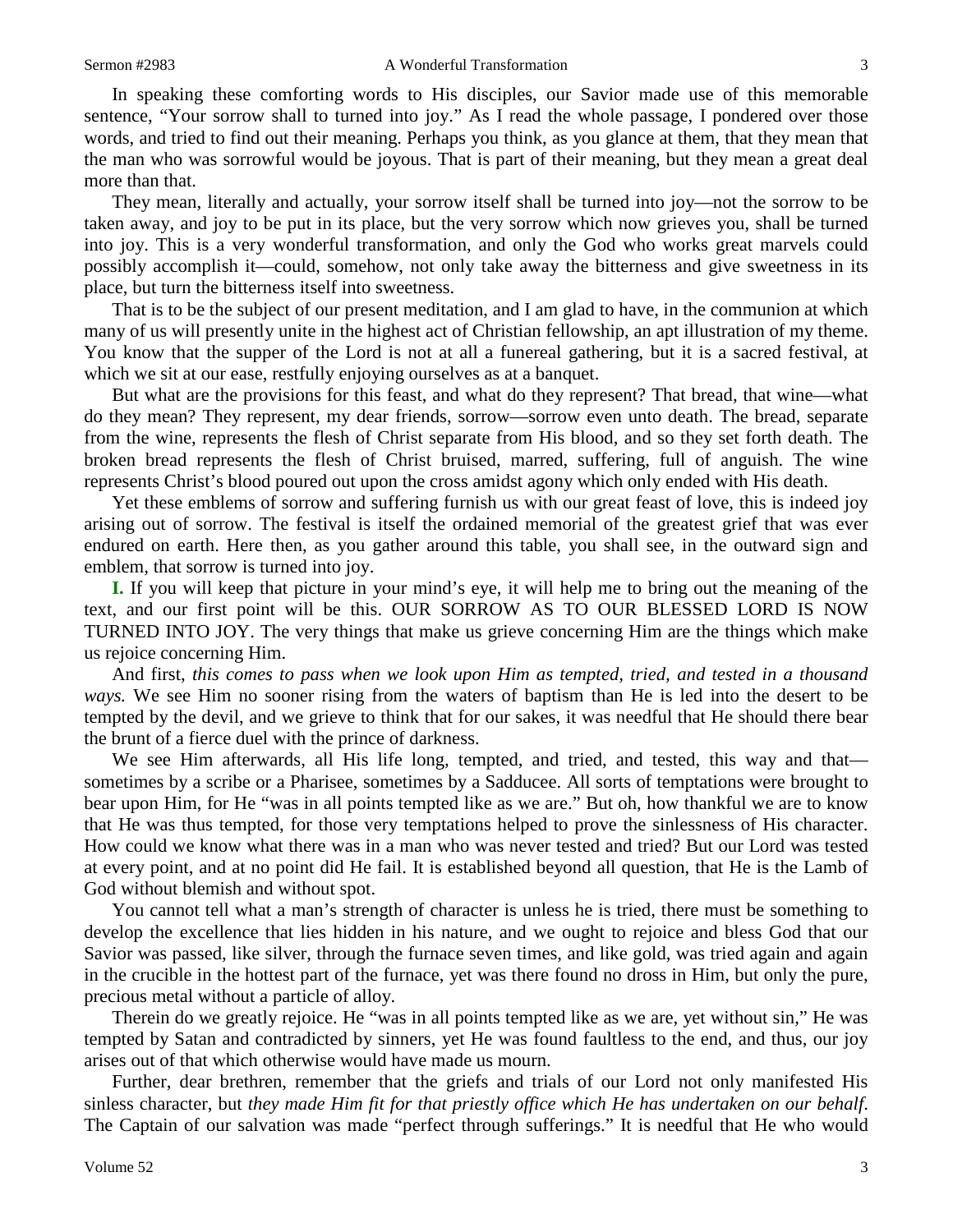really be a benefactor to men, should know them thoroughly and understand them. How can He sympathize with them in their sorrows unless He has, at least to some extent, felt as they do? So, our merciful and faithful High Priest is one who can be "touched with the feeling of our infirmities," seeing that He was tempted and tried even as we are.

I think that had I been alive at the time, I would have spared my Lord many of His griefs had it been in my power, and many of you will say the same. He should never have needed to say, "Foxes have holes, and birds of the air have nests; but the Son of man hath not where to lay His head," for you would gladly have given Him the best room in your house. Ah, but then the poor would have missed that gracious word which, I have no doubt, has often comforted them when they have been houseless and forlorn.

You would not have allowed Him, if you could have helped it, to be weary, and worn, and hungry, and thirsty. You would have liberally supplied all His needs to the utmost of your power, but then He would not have been so fully in sympathy as He now is with those who have to endure the direst straits of poverty, seeing that He has passed through a similar experience to theirs. What joy it is to a sorrowing soul to know that Jesus has gone that way long before!

I had a great grief that struck me down to the very dust, but I looked up and saw that face that was marred more than any other, and I rose to my feet in hope and joyful confidence and I said, "Art Thou, my Lord, here where I am? Hast Thou suffered thus, and didst Thou endure far more than I can ever know of grief and brokenness of heart? Then, Savior, I rejoice, and bless Thy holy name."

I know that you, beloved, must often have grieved over your Savior's suffering, though you have been, at the same time, glad to remember that He passed through it all because He thus became such a matchless Comforter, "who can have compassion on the ignorant, and on them that are out of the way" because of the very experience through which He passed, "for in that he himself hath suffered being tempted, he is able to succor them that are tempted."

The meaning of the text comes out even more clearly when we think of *the sorrows to which our Lord had been referring, which ended in His death*. Oh, the griefs of Jesus when He laid down His life for His sheep! Have you not sometimes said, or at least thought, that the ransom price was too costly for such insignificant creatures as we are? Think of the agony and bloody sweat, the scourging, the spitting, the shame, the hounding through the streets, the piercing of the hands and feet, the mockery, the vinegar, the gall, the "Eloi Eloi, lama sabachthani?" and all the other horrors and terrors that gathered around the cross. We wish that they might never have happened, and yet the fact that they did happen brings to us bliss unspeakable.

It is our greatest joy to know that Jesus bled and died upon the tree, how else could our sins be put away? How else could we, who are God's enemies, be reconciled and brought near to Him? How else could heaven be made secure for us? We might, from one aspect of Christ's sufferings, chant a mournful *miserere* at the foot of the cross, but ere we have done more than just commence the sad strain, we perceive the blessed results that come to the children of men through Christ's death, so we lay down our instruments of mourning, and take up the harp and the trumpet, and sound forth glad notes of rejoicing and thanksgiving.

Our sorrow about Christ's death is also turned into joy because not only do we derive the greatest possible benefit from it, but *Jesus Himself, by His death, achieved such wonders*. That precious body of His—that fair lily all bestained with crimson lines, where flowed His heart's blood, must have been a piteous sight for anyone to see. I wonder how any artist could ever paint the taking down of Christ from the cross, or the robing Him for the sepulcher. These were sorrowful sights for art to spend itself upon. Jesus, the final Conqueror, lies in the grave, the cerements of the tomb are wrapped about Him who once wore the purple of the universe.

But we have scarcely time to sorrow over these facts before we recollect that the death of Christ was the death of sin, the death of Christ was the overthrow of Satan, the death of Christ was the death of death, and out of His very tomb we hear that pealing trumpet note, "O death, where is thy sting? O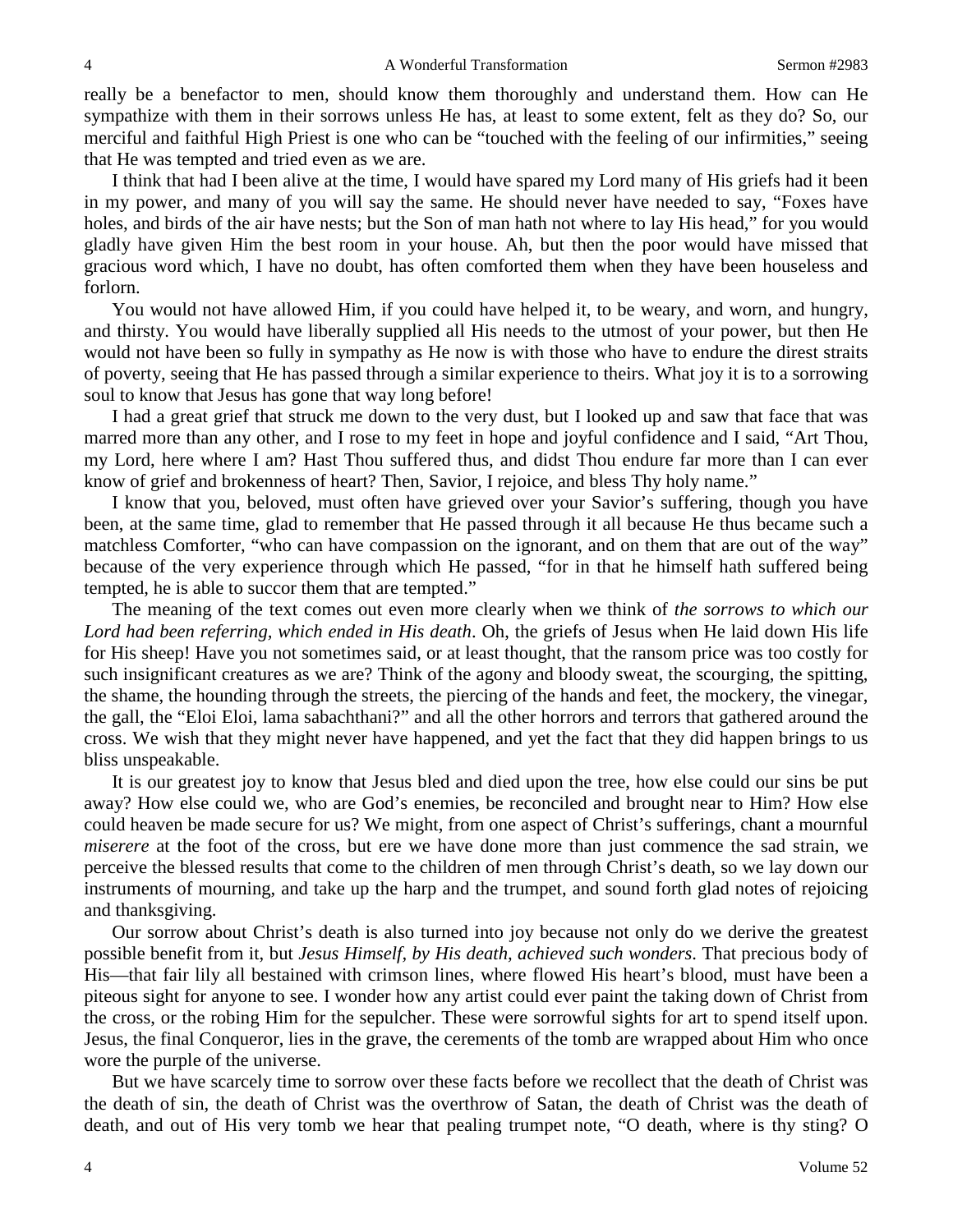grave, where is your victory? The sting of death is sin; and the strength of sin is the law. But thanks be to God, which gives us the victory through our Lord Jesus Christ."

I am glad that He fought with Satan in the garden and vanquished Him. I am glad that He fought with sin upon the cross and destroyed it. I am glad that He fought with grim death in that dark hour, and that He seized him by the throat, and held him captive. I am glad that He ever entered the gloomy sepulcher, for He rifled it of all its terrors for all His loved ones, tore its iron bars away, and set His people free. So you see, it is all gladness, even as He said to His disciples, "Your sorrow shall be turned into joy."

And whatever else there may be of sorrow that comes out of Christ's cross, we may all be glad of it, for *now Christ Himself is the more glorious because of it*. It is true that nothing could add to His glory as God, but seeing that He assumed our nature and became man as well as God, He added to His glory by all the shame He bore. There is not a reproach that pierced His heart which did not make Him more beautiful. There is not a line of sorrow that furrowed His face which did not make Him more lovely, that marred countenance is more to be admired by us than all the comeliness of earthly beauty.

He was always superlatively beautiful, His beauty was such as might well hold the angels spellbound as they looked upon Him. The sun and moon and stars were dim compared with the brightness of His eyes. Heaven and earth could not find His equal, and if all heaven had been sold, it could not have purchased this precious Pearl, yet the setting of the pearl has made Christ appear even brighter than before—the setting of His humanity, the setting of His sufferings, His pangs, His shameful death, has made His deity shine out the more resplendent.

The plant that sprang from Jesse's root is now the plant of renown. He who was despised at Nazareth is glorified in paradise and the more glorified because, between Nazareth and Paradise, He was "despised and rejected of men, a man of sorrows, and acquainted with grief." Blessed Savior, we rejoice that Thou hast gained by all Thy sorrows, for therefore hath God highly exalted Thee, and given Thee a name which is above every name.

**II.** But now, secondly, and very briefly, I want to remind you that THE SORROW OF THE WHOLE CHURCH HAS ALSO BEEN TURNED INTO JOY.

In speaking of the *sorrows of the persecuted church of Christ*, I will not compare them to the sorrows of her Lord, but if anything could have been comparable to the suffering of the Bridegroom, it would have been the suffering of the bride. Think of the early ages of the church of God under the Roman persecutions. Think of the church of Christ among the Vaudois of the Alps, or in England during the Marian persecution. Our blood runs cold as we read of what the saints of God have suffered, I have often put up Foxe's Book of Martyrs upon the shelf, and thought that I could not read it any more, it is such a terribly true account of what human nature can bear when faith in Christ sustains it.

Yet, brethren, we are not sorry that the martyrs suffered as they did, or if we are, that very sorrow is turned into joy at the remembrance of how Christ has been glorified through the sufferings of His saints. Even our poor humanity looks more comely when we recall what it endured for Christ's sake. When I think of the honor of being a martyr for the truth, I confess that I would sooner be like him than be the angel Gabriel, for I think it would be far better to have gone to heaven from one of Smithfield's stakes than to have been always in heaven.

What honor it has brought to Christ that poor, feeble men could love Him so that they could bleed and die for Him! Ay, and women too, like that brave Anne Askew, who, after they had racked her till they had put every bone out of joint, was still courageous enough to argue on behalf of her dear Lord, when they thought that her womanly weakness would make her give way, she seemed stronger than any man might have been as she said to her persecutors—

> *"I am not she that lyst My anker to let fall*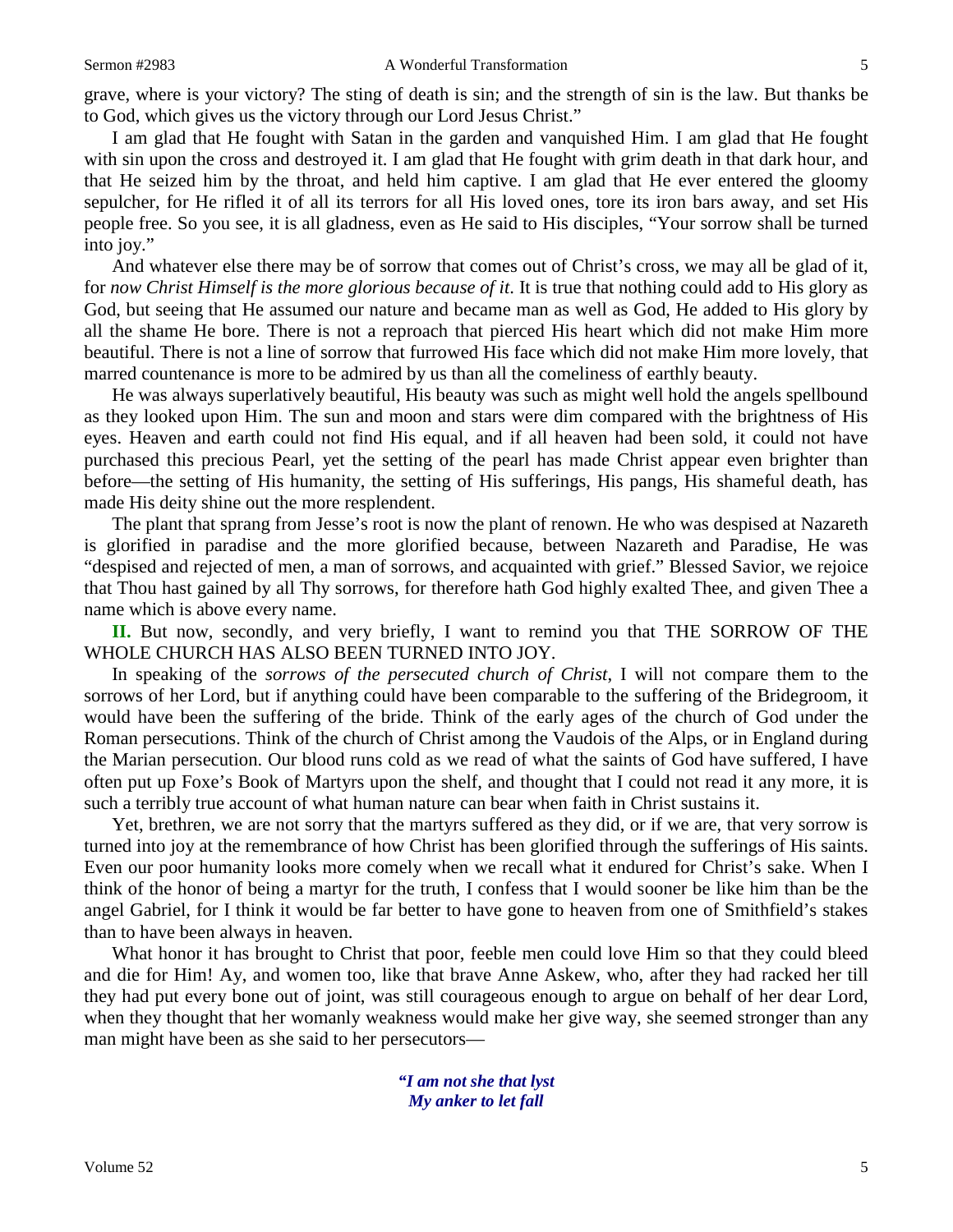#### *For every dryslynge myst; My shippe's substancyal;"—*

and so defied them to do their worst. The church of God may well rejoice as she thinks of the noble army of martyrs who praise the Lord on high, for amongst the sweetest notes that ascend even in heaven, are the songs that come from the white robed throng who shed their blood rather than deny their Lord.

*The church of Christ has also passed through a fierce fire of opposition,* as well as of persecution. Heresy after heresy has raged, men have arisen who have denied this, and that, and the other doctrines taught in the Scriptures, and every time these oppositions have come, certain feeble folk in the church have been greatly alarmed, but in looking back upon them all up to the present, I think that they are causes for joy rather than sorrow.

Whenever what is supposed to be a new heresy comes up, I say to myself, "Ah, I know you, I remember reading about you. There was an old pair of shoes, worn by heresy many hundreds of years ago, which were thrown on a dunghill, and you have picked them up, and vamped them a little, and brought them forth as if they had been new." I bless the Lord that at this moment there scarcely remains any doctrine to be defended for the first time, for they have all been fought over so fiercely in years gone by that there is hardly any point that our noble forefathers did not defend, and they did their work so well that we can frequently use their weapons for the defense of the truth today.

Who would wish to have kept the Word of God from going through this furnace of opposition? It is like silver seven times purified in a furnace of earth. Philosophers have tried thee, O precious Book, but you were not found wanting! Atheists have tried you, sneering skeptics have tried you, they have all passed you through the fire, but not even the smell of fire is upon you to this day, and therein do we rejoice, yea, and will rejoice. And the day will come when the present errors and opposition will only be recorded on the page of history as things for our successors to rejoice over just as we now rejoice over the past victories of the truth of God.

And once again, dear friends, not only is it so with the persecutions and oppositions of the church of Christ, but the *church's difficulties have also become themes of rejoicing*. As I look abroad upon the world at the present time, it does seem an impossible thing that the nations of the earth should ever be converted to Christ. It is impossible so far as man alone is concerned, yet God has commanded the Christian church to evangelize the world.

Someone complains that the church is too feeble and its adherents too few, to accomplish such a task as this. The fewer the fighters, the greater their share of glory when the victory is won. In order to overcome indifference, idolatry, atheism, Mohammedanism, and Popery, the battle must be a very stern one, but who wants Christ's followers to fight only little battles? My brethren and Sisters, let us thank God that our foes are so numerous. It matters not how many there may be of them, there are only the more to be destroyed.

What said David concerning his adversaries? "They compassed me about; yea, they compassed me about; but in the name of the Lord I will destroy them." When the last great day shall come, and JEHOVAH'S banner shall be finally furled because the book of the wars of the Lord shall have reached its last page, it will be a grand thing to tell the story of the whole campaign. It will be known to all then that the fight for the faith was not a mere skirmish against a few feeble folk, nor was it a brief battle which began and ended in an hour, but it was a tremendous conflict "against principalities, against powers, against the rulers of the darkness of this world, against spiritual wickedness in high places."

They gather, they gather, my brethren, thick as the clouds in the day of tempest, but out of heaven JEHOVAH Himself will thunder, and give battle, and scatter them, and they shall fly before Him like the chaff before the wind.

**III.** Now lastly, to come down from those high themes to minor matters, OUR OWN PERSONAL SORROW SHALL BE TURNED INTO JOY.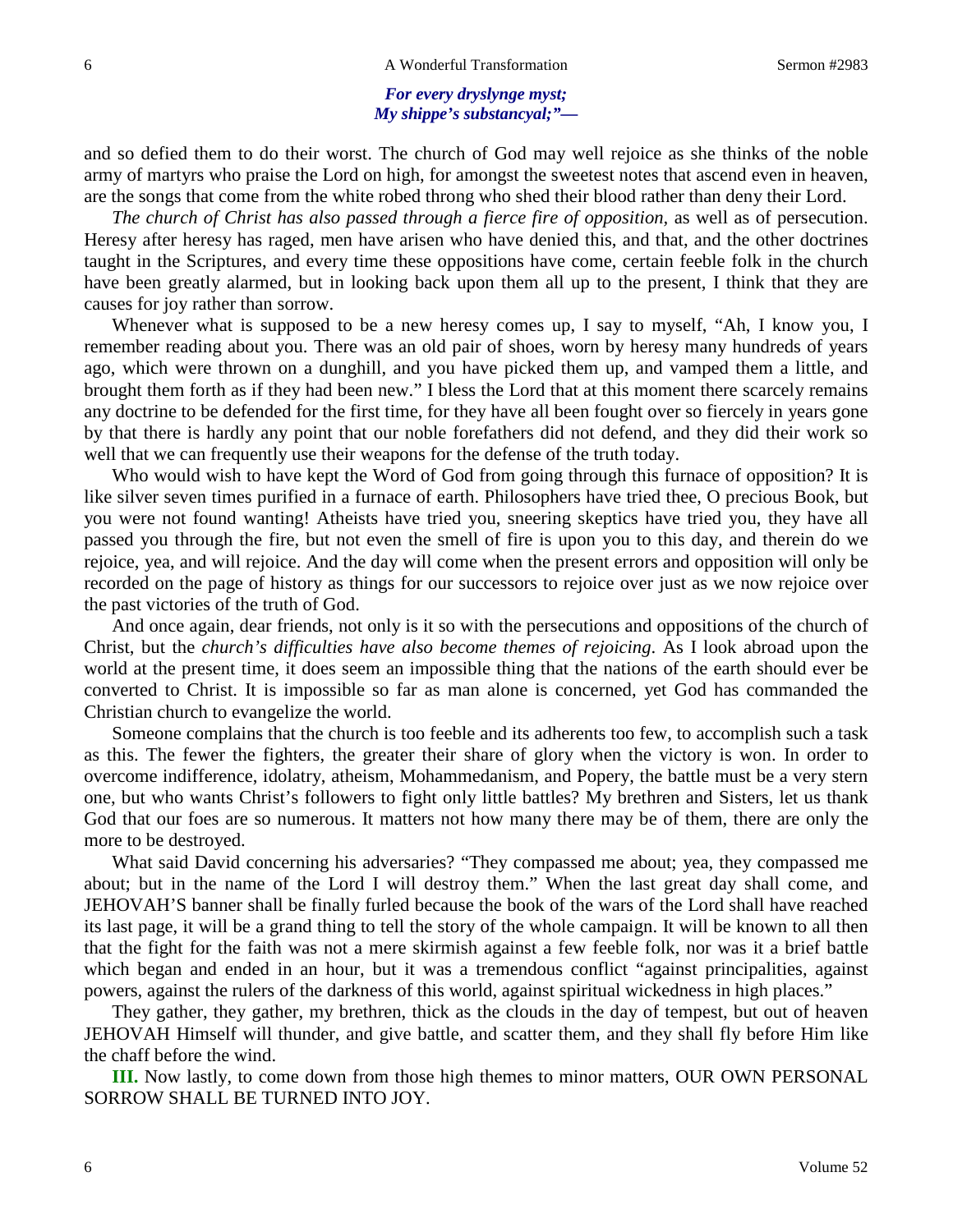When I think of the sorrows of Christ and the sorrows of His church as a whole, I say to myself, "What pin pricks are our griefs compared with the great gash in the Savior's side, and the many scars that adorn His church today!" But dear friends, whatever our sorrows may be, they will be turned into joy.

Sometimes we ourselves witness this wonderful transformation. Poor old Jacob sorrowed greatly when he thought that he had lost his favorite son, Joseph. "An evil beast hath devoured him," said he, "Joseph is without doubt rent in pieces," and he wrung his hands and wept bitterly for many a day over his lost Joseph.

Then came the famine and the poor old man was dreadfully alarmed concerning his large family. He must needs send some of his sons into Egypt to buy corn, and when he does send them there, they do not all come back, for Simeon is detained as a hostage, and the lord of the land says that they shall not see his face again unless they bring Benjamin with them—Benjamin, the dear and only remaining child of the beloved Rachel. Jacob cannot bear the thought of parting with him, so he says to his sons, "Me have ye bereaved of my children; Joseph is not, and Simeon is not, and you will take Benjamin away: all these things are against me."

Poor old soul, what a mistake he made! Why, everything was as much for him as it could possibly be. There was his dear Joseph, down in Egypt, next to Pharaoh on the throne, and ready to provide for his poor old father and all the family during the time of famine. Then there was the famine to make him send down to Egypt, and find out where Joseph was, so that he might go and see his face again, and confess that the Lord had dealt graciously with him. You dear children of God, who get fretting and troubled, should carry out Cowper's good advice—

> *"Judge not the Lord by feeble sense, But trust Him for His grace; Behind a frowning providence He hides a smiling face."*

You have quite enough to cry over without fretting concerning things that, some day, you will rejoice over. The Lord will put your tears into His bottle, and when He shows them to you, by and by, I think you will say, "How foolish I was ever to shed them, because the very thing I wept over was really a cause for rejoicing if I could but have seen a little way ahead." It is so sometimes in providence, as you will find over and over again between here and heaven.

Our sorrows, dear friends, are turned into joy in many different ways. For instance, there are some of us, who are such naughty children *that we never seem to come close to our Heavenly Father unless some sorrow drives us to Him*. We ought to be more with Him in days of sunshine, if it were possible, than in days of storm, but it is not always so.

It is said that there are some dogs which, the more you whip them, the more they love you. I should not like to try that plan even on a dog, but I fear that some of us are very like dogs in that respect, if the saying is true.

When we have a great trouble, or get a sharp cut, we seem to wake up and say, "Lord, we forgot You when all was going smoothly, we wandered from You then, but now we must come back to You." And there is a special softness of heart and mellowness of spirit, which we often get through being tried and troubled, and when that is the case, you and I have great cause to rejoice in our sorrows, if they draw us nearer to God, and bring us to a closer and more careful walk with Him. If they draw us away from worldliness, self-sufficiency, and self-complacency, our sorrows, if we are wise men and women, will be immediately turned into joy.

Again, there is no doubt that to many, *sorrow is a great means of opening the eyes to the preciousness of the promises of God*. I believe that there are some of God's promises, of which we shall never get to know the meaning until we have been placed in the circumstances for which those promises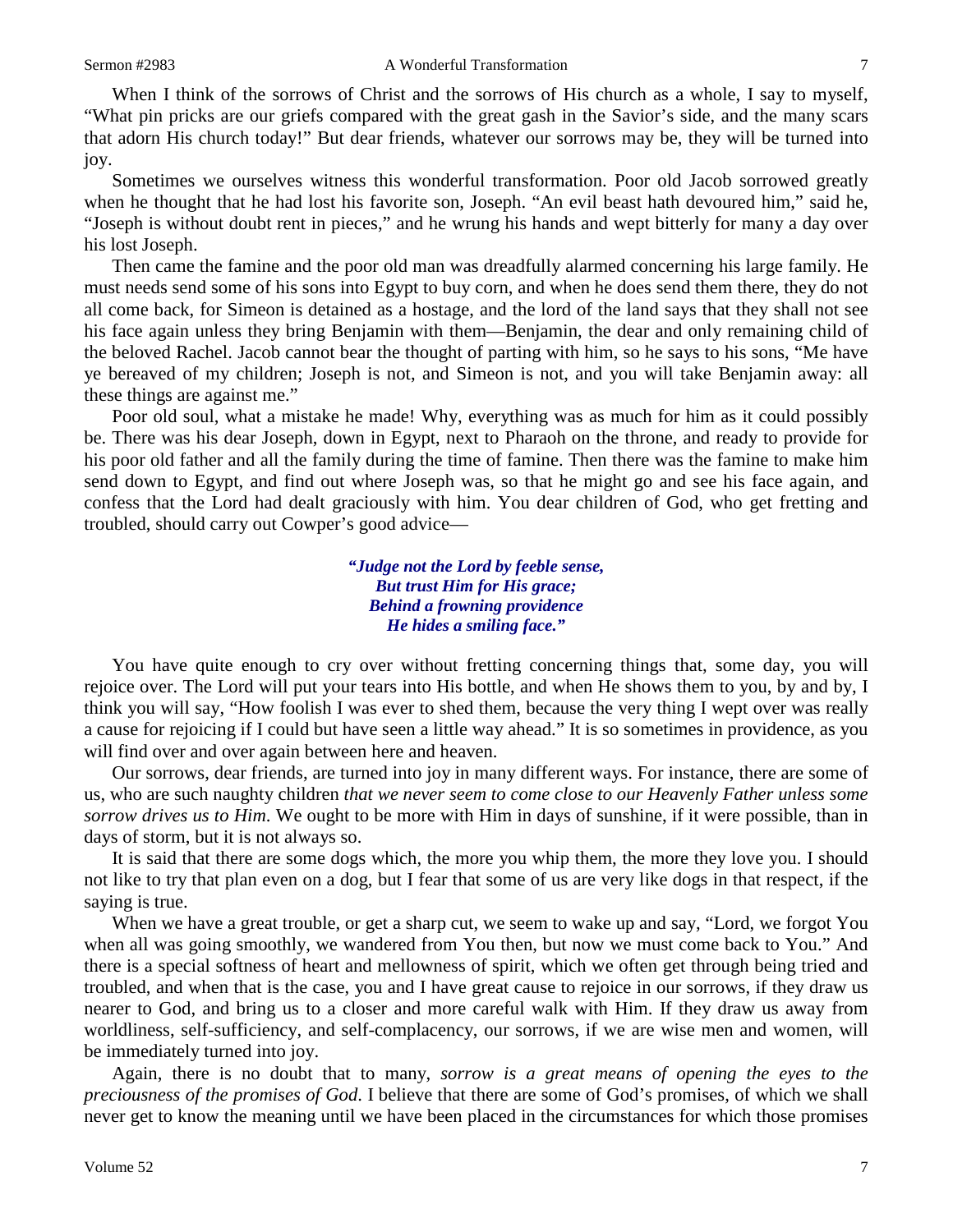were written. Certain objects in nature can only be seen from certain points of view, and there are precious things in the covenant of grace that can only be perceived from the deep places of trouble. Well then, if your trouble brings you into a position where you can understand more of the lovingkindness of the Lord, you may be very thankful that you were ever put there, and may thus find your sorrow turned into joy.

Again, *sorrow often gives us further fellowship with Christ*. There are times when we can say, "Now, Lord, we can sympathize with You better than we ever did before, for we have felt somewhat as You did in Your agony here below." We have sometimes felt as though that prophecy had been fulfilled to us, "Ye shall drink indeed of my cup, and be baptized with the baptism that I am baptized with."

For instance, if friends forsake you—if he that eats bread with you lifts up his heel against you, you can say, "Now, Lord, I know a little better what Your feeling was when Judas so basely betrayed You." You cannot so fully comprehend the griefs of Christ unless, in your humble measure, you have to pass through a somewhat similar experience, but when you perceive that you can sympathize more with Christ because of your own sorrow, then for certain, your sorrow is turned into joy.

Sorrow also gives us fellowship with our Lord in another way—*when we feel as if Christ and we had become partners in one trouble*. Here is a cross, and I have to carry one end of it, but I look around and see that my Lord is carrying the heavier end of it, and then it is a very sweet sorrow to carry the cross in partnership with Christ. Rutherford says, in one of his letters, "When Christ's dear child is carrying a burden, it often happens that Christ saith, 'Halves, My love,' and carries half of it for him." It is indeed sweet when it is so.

If there be a ring of fire on your finger, and that ring means that you are married to Christ, you may well be willing to wear it, whatever suffering it may cause you. Those were blessed bolts that fastened you to the cross, even though they were bolts of iron that went right through your flesh, for they kept you the more closely to your Lord. Our motto must be, "Anywhere with Jesus; nowhere without Jesus." Anywhere with Jesus, ay, even in Nebuchadnezzar's furnace, when we have the Son of God with us, the glowing coals cannot hurt us, they become a bed of roses to us when He is there. Where Jesus is, our sorrow is turned into joy.

I must not fail to remind you that there is a time coming when "the sorrows of death" will get hold upon us, and I want you, brethren and sisters, to understand that unless the Lord shall come first, *we shall not escape the sorrow of dying, but it will be turned into joy*. It has been my great joy to see many Christians in their last moments an earth, and I am sure that the merriest people I have ever seen have been dying saints. I have been to wedding feasts, I have seen the joy of young people in their youth, I have seen the joy of the merchant when he has made a prosperous venture, and I have myself experienced joys of various kinds, but I have never seen any joy that I have so envied as that which has sparkled in the eyes of departing believers.

There rises up before me now a vision of the two eyes of a poor consumptive girl—oh, how bright they were! I heard that she must soon die, so I went to try to comfort her. To comfort her? Oh, dear, she needed no comforting from me! Every now and then she would burst forth into a verse of sacred song, and when she stopped, she would tell me how precious Jesus was to her, what love visits He had already paid her, and how soon she expected to be forever with Him.

There was not, in all the palaces of Europe, or in all the mansions of the wealthy, or in all the ballrooms of the gay, such a merry and joyous spirit as I saw shining through the bright eyes of that poor consumptive girl, who had very little here below, but who had so much laid up for her in heaven that it did not matter what she had here.

Yes, beloved, your sorrow will be turned into joy. Many of you will not even know that you are dying, you will shut your eyes on earth, and open them in heaven. Some of you may be dreading death, for there is still a measure of unbelief remaining in you, but in your case also, death will be swallowed up in victory. Just as when some people have to take medicine which is very bitter, it is put into some